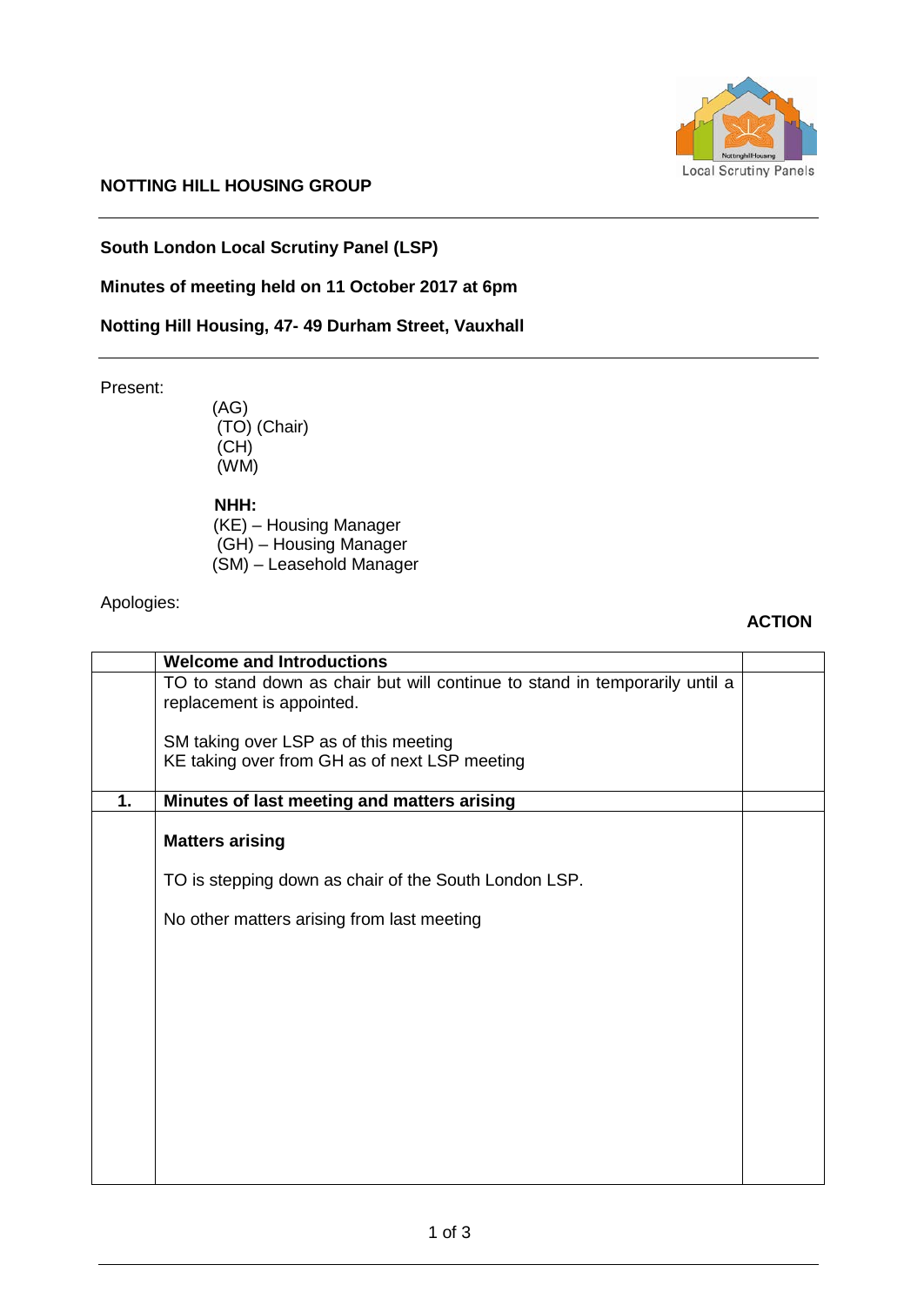| 2. | <b>Performance reports - PRH</b>                                                                                                                                                                                                                      |           |
|----|-------------------------------------------------------------------------------------------------------------------------------------------------------------------------------------------------------------------------------------------------------|-----------|
|    | GH – covering periods of absence – staff taking annual leave over the<br>summer months as well as September/October due to the nature of the<br>work year (ends October).                                                                             | <b>GH</b> |
|    | This affects customer satisfaction. Repairs become difficult to manage                                                                                                                                                                                |           |
|    | CH – Are there steps in place to reduce the impact on customers during<br>staff absences?                                                                                                                                                             | <b>CH</b> |
|    | Potential solution: Floating housing officers<br>Problems: Unsure who would manage these officers. New officers would<br>lack the experience and knowledge.<br>Difficult to recruit for: limited ownership, difficult to build strong relationships   | <b>GH</b> |
|    | TO - High staff turnover. Are there reasons for this?<br>Lifespan of Housing officers varies<br>Movement within the organisation<br>Temporary staff members                                                                                           | <b>TO</b> |
|    | CH – Are there exit interviews if housing officers decide to leave NH?<br>Generally not, however, managers ensure that they are aware of why the<br>staff member is leaving. It is then managers responsibility to review this<br>and identify trends | <b>CH</b> |
|    | Merger – Restructuring – How will this affect customers/staff moving<br>forward?                                                                                                                                                                      |           |
|    | <b>ACTION: Request for a representative at director level to provide an</b><br>update at next meeting (Feb 2018) in regards to the merger.                                                                                                            |           |
| 3. | Performance reports - Leasehold                                                                                                                                                                                                                       |           |
|    | Leasehold                                                                                                                                                                                                                                             |           |
|    | SM: Customer satisfaction – challenges with reaching the 60% target in the<br>leasehold sector                                                                                                                                                        | <b>SM</b> |
|    | TO: Complaints - processes need to be improved.                                                                                                                                                                                                       |           |
|    | <b>ACTION: SM to provide information on the time taken to close Stage 2</b><br>complaint (124 days)                                                                                                                                                   | <b>SM</b> |
|    |                                                                                                                                                                                                                                                       |           |
| 4. | Future of the panel                                                                                                                                                                                                                                   |           |
|    | Introduce a section in the report where NH highlights positive<br>improvements and results<br>e.g. Welfare benefits over £1,000,000                                                                                                                   |           |
|    | <b>Simplify reporting</b>                                                                                                                                                                                                                             |           |